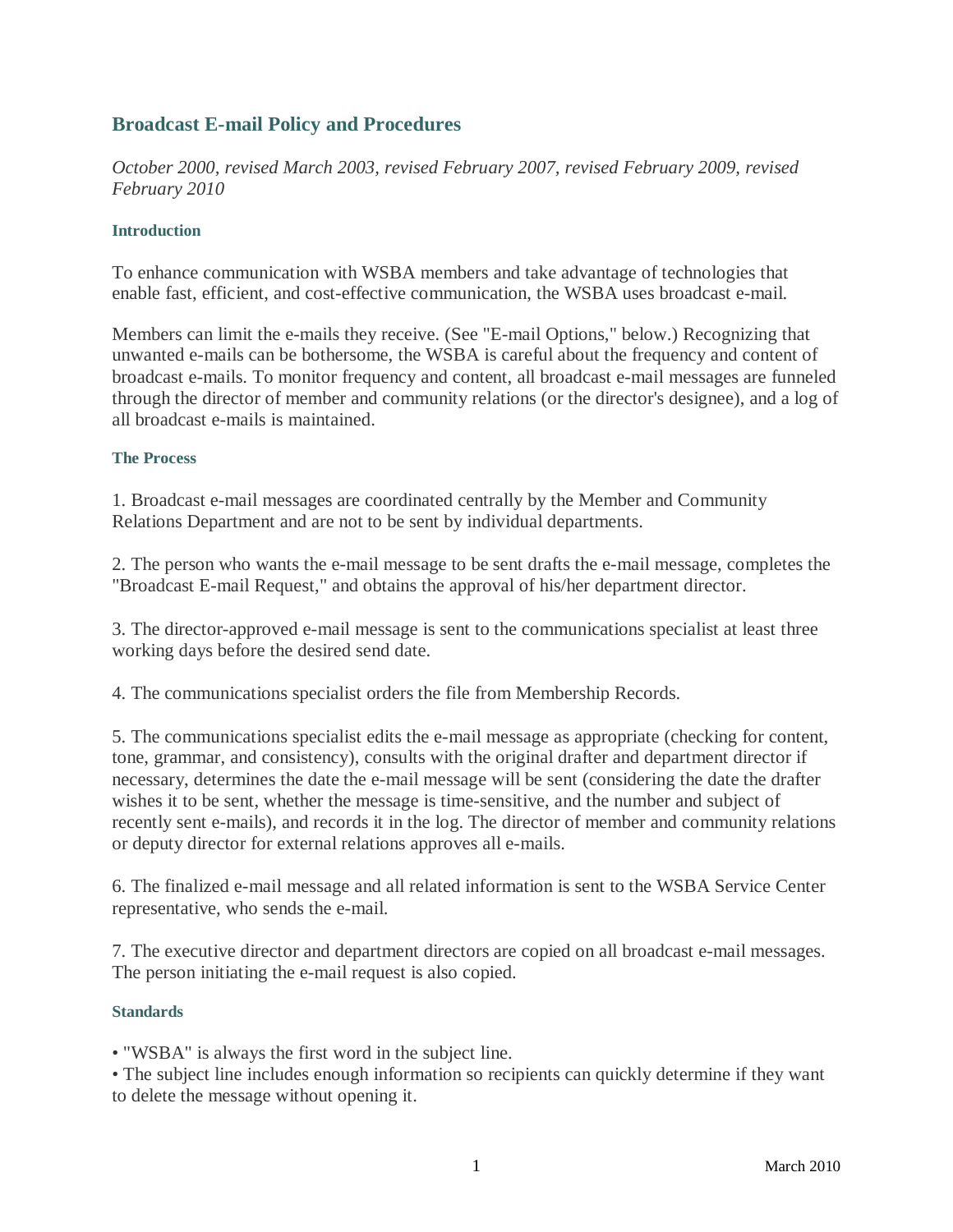- There is only one subject per message.
- The message is brief, sometimes including instructions on where to get additional information.
- Each e-mail message includes instructions for restricting future broadcast e-mails.
- No attachments are included.
- When applicable, web links may be included.
- No member will receive more than several broadcast e-mail messages per week.

• All requests for broadcast e-mails must go through the procedure and be sent by the designated Service Center representative.

#### **Broadcast E-mail Messages for Other Groups**

In general, it is the WSBA's policy not to send broadcast e-mail messages to WSBA members on behalf of other groups. However, occasional exceptions may be made by the executive director for county, minority, and specialty bar associations, and state courts. Criteria used will be as follows:

• The group requesting the broadcast e-mail is a Washington state county, minority, or specialty bar association, or state court.

• The director of member and community relations or deputy director for external relations determines that the message would be of interest to WSBA members.

- The requesting bar association or court submits its request at least one week in advance.
- WSBA broadcast e-mail standards will apply.

#### **Definition of Broadcast E-mail**

This policy applies only to e-mail addresses obtained from the WSBA member database. For the purposes of this policy, it is perhaps easier to consider what a broadcast e-mail is not (any e-mail message sent to a group of members not covered in the examples below would be considered a broadcast e-mail).

• E-mail messages posted to established list serves (e.g., section list serves) do not fall under the guidelines of this broadcast e-mail policy, since those participating in WSBA list serves are doing so voluntarily. It is not our intention to monitor messages sent to list serves, unless the situation specifically warrants it (e.g., complaints from list serve subscribers about inappropriate material). (However, all those participating in list serves are requested to use care when posting e-mail messages to the list serve and not "over-burden" list serve subscribers with frivolous or unnecessary messages.)

• E-mail messages sent by WSBA staff to several WSBA members who are personally known to the staff person are not broadcast e-mail messages. (Staff are advised to exercise good judgment and consider the spirit of the policy, and not try to "work around" it. For example, an e-mail message about an upcoming CLE seminar sent to 50 acquaintances of the staff person would be considered a broadcast e-mail message.)

• An e-mail message sent to one individual WSBA member by a WSBA staff person, whether or not the staff person personally knows the member is not a broadcast e-mail message.

• An e-mail message sent to a committee by the staff liaison is not a broadcast e-mail message.